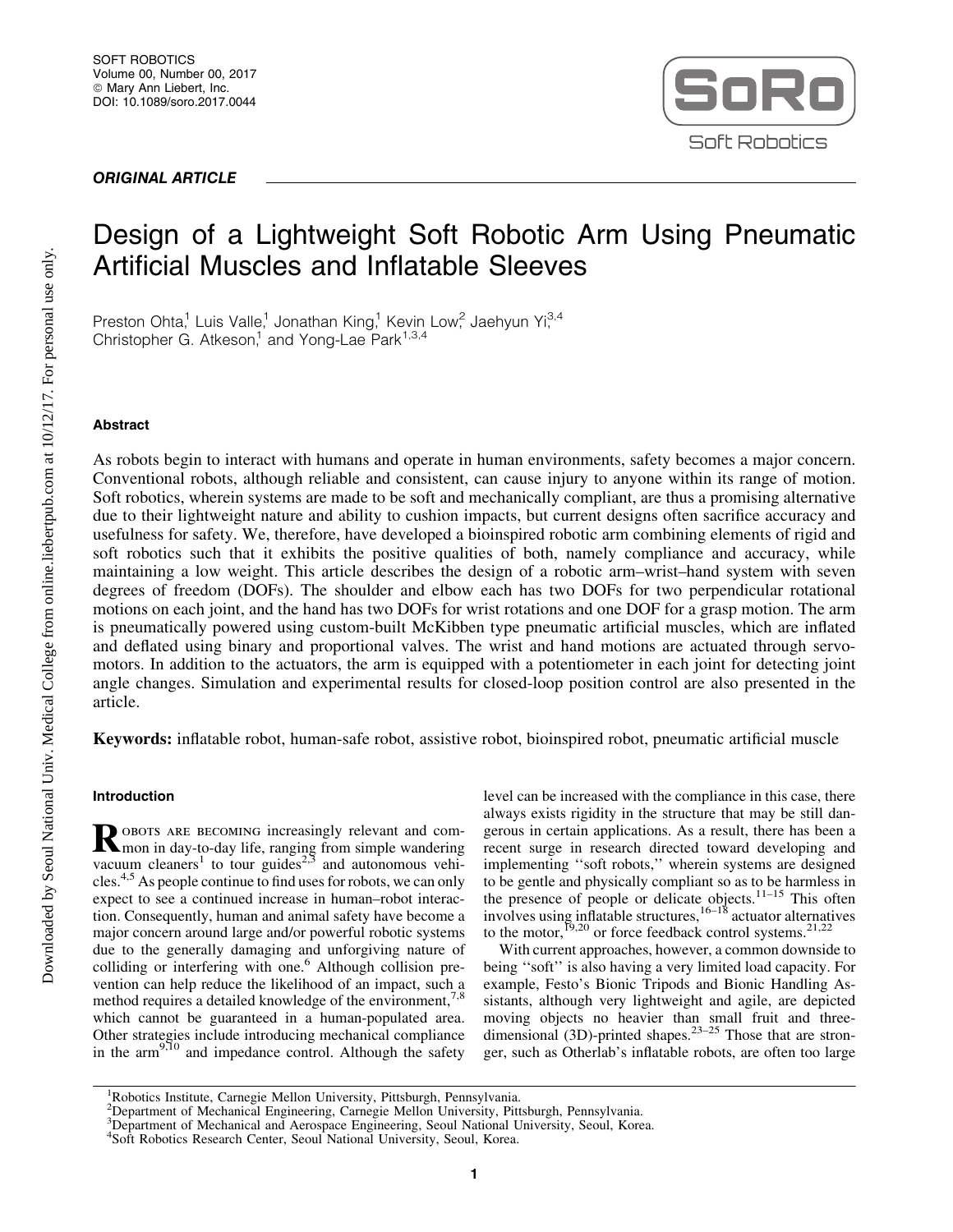for an in-home domestic robot.<sup>26</sup> Another common drawback is the loss of accuracy in position control due to unaccounted deformations in the system and/or the inherently underdamped nature of a compliant actuation system.<sup>27</sup> This can generally be corrected by slowing the system to near-quasistatic loading scenarios, but at the expense of operating time.

To address this apparent dichotomy between safety and effectiveness, we developed a bioinspired robotic arm (Fig. 1) that combines soft and rigid systems in a way that resembles the human arm in terms of structure, actuation, and degrees of freedom (DOFs). It consists of a lightweight skeleton made of carbon fiber composite tubes, 3D-printed rigid plastic joints, on-arm pneumatic artificial muscles (PAMs), and a servocontrolled underactuated hand. An external inflatable sleeve adds to the compliant nature of the air muscles by providing a layer of soft cushioning to dampen impacts.

The internal structure allows for a higher degree of kinematic accuracy than purely soft systems, and the use of lightweight materials and arm-mounted air muscles renders the arm lightweight as a whole and more physically compliant than purely rigid systems. Although maximizing force output was not a primary focus of this prototype, the internal structure also has the benefit of simply being able to add muscles for increased load capacity at the small sacrifice of a few grams per muscle and a bit of extra tubing. In other arms, increasing joint torque capabilities requires replacing motors or gear boxes, the approach of simply adding muscles allows the user to tune the arm to the required task at will. As a result,



FIG. 1. Robotic arm composed of a lightweight rigid carbon fiber composite skeleton, soft inflatable sleeves, and PAMs, showing handling of various objects. PAMs, pneumatic artificial muscles. Color images available online at www.liebertpub.com/soro

this ''hybridized'' arm exhibits a combination of properties often found in soft or rigid systems, exclusively.

Similar systems in this vein of research include the distributed macro-mini actuation system, $^{28}$  which combines a rigid external structure with series elastic actuators for coarse movement, and an integrated motor in each joint for fine movement.<sup>29</sup> As a result, it maintained a fair degree of mechanical compliance while still being accurate. Our system, although similar, diverges from this design so as to confine rigid elements to a simple, compact, and lightweight internal structure. We also seek to rely entirely on elastic actuators for both fine and coarse positioning to minimize mass and maximize safety, and extend our design to a seven DOFs system.

Taking a bioinspired approach has several other advantages. Considering the intended application for such a robot is in a domestic environment, where most tools and utilities are already optimized for human interaction, a human-like design will allow it to better interface with its surroundings. In addition, a robot might be frequently physically interacting with its human users, so giving it a more organic, relatable appearance and behavior would result in less emotional resistance to it, as compared with traditional designs (such as those of industrial robots).  $30-32$ 

# Design

#### Arm

One of the main design goals is to develop a robotic arm that can operate safely in the presence of people, while still being relatively strong and precise. In this context, ''safe'' is defined as not causing physical harm to a nearby entity, even in the event of a collision. We approached this goal for the robot arm and hand in two ways: using physically compliant mechanisms for actuation and designing the system with lightweight materials. This reduces the total inertia in the system and enables mechanical compliance, both of which are ideal for a safe robot. As such, in the event of a collision, the arm will deflect and impart a minimal amount of force to a person or object in its path.

Therefore, we wanted to use an actuator that was both lightweight and mechanically compliant. Consequently, series elastic actuators were a viable option, as they can exhibit both of these properties. $27$  Looking at pneumatic systems, since the compressible nature of air allows for inherently compliant systems, we decided to use McKibben-type<sup>33-35</sup> air muscles because they are deformable, elastic, and physically lightweight.<sup>14,36,37</sup>

To minimize mass, we chose materials that had a high strength-to-weight ratio and that were easy to work with. For links, we used thin-walled carbon fiber rods due to their very high strength-to-weight ratio and suitable precut lengths. The joints were made of a 3D-printed lightweight photopolymer whose mechanical properties are comparable with acrylonitrile butadiene styrene (ABS) plastic. The 3D printing manufacturing process also had several key benefits, as is described in detail later. Heavy materials such as metal were avoided except wherein structurally necessary due to size and loading requirements, such as hollow joint pins. Figures 2 and 3 show the actual prototype of the robotic arm and its simplified diagram with Denavit–Hartenberg (DH) parameters, respectively.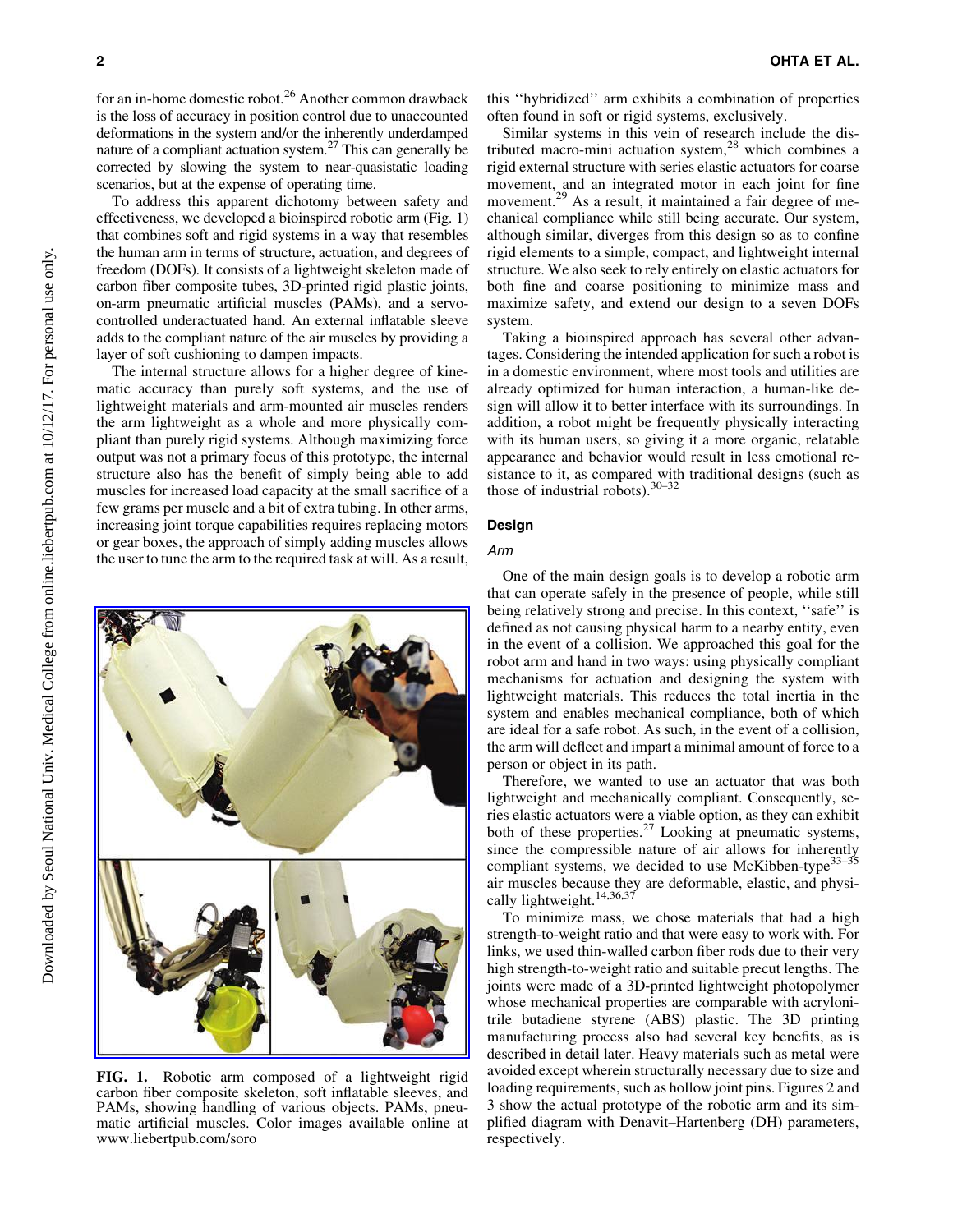

FIG. 2. Image of the robot arm prototype with details of major components. (a) 2 DOFs shoulder and elbow joints. (b) Custom-built PAM and its geometry changes with different actuation pressures. (c) Three-fingered underactuated robotic gripper (1 DOF) with its wrist joint (2 DOFs). DOF, degree of freedom. Color images available online at www .liebertpub.com/soro

## Joints

To design the joints, we needed to first establish physical requirements, such as range of motion. We wanted the arm joints to ideally have a high range of motion, and given the nature of linear actuators, we were limited to the maximum stroke length of the air muscles. We also wanted to keep the distance from the rotational axis of the joint, which serves as moment arms for the muscles, constant to maximize torque output from the muscles, and avoids potential mechanical singularities. Thus, the arm length, moment length, and range of motion are mathematically linked:

$$
C \times L_c = R\theta,\tag{1}
$$

$$
L_A = L_C + 2D. \tag{2}
$$

From these equations and the nature of the muscles we manufactured, we aimed for a 180° range, resulting in air muscles with a 25.4 mm contraction region, a link length of 305 mm, and a cable curvature of 19 mm. We decided this was a reasonably large range that also kept the arm itself from becoming too large. It also allowed us to make the arm links coplanar since we did not need to worry about the links interfering with each other.

We wanted to use very few parts per joint to minimize assembly complexity and weight due to connectors. 3D printing was thus ideal because we could print highly complex parts as single units, rather than needing to assemble multiple simpler parts to create an equivalent whole. As such, each joint consists of only two major components: a disk and a fork. During actuation, a disk, attached to the end of a link by an interface extending from its cylindrical surface, rotates about its axis between the two fingers of a supporting fork, which is fixed to a second link. The disk is actuated by a pair of antagonistic air muscles, positioned along the same link as the fork, through steel cables wound around the disk.

To achieve a 180° range, the cables needed to wrap at least 180° around the disk, otherwise the cable would approach a singularity, causing the moment length to approach zero and the disk to stop rotating. One possible solution was to wrap the cables on either side of the extension connecting the disk to its link, but separating the cables by a large amount from the joint's plane of rotation would produce an undesirably large off-axis moment. Instead, we routed the cables side-by-side through the disk itself, as this minimized the off-axis moment and could still be manufactured by our 3D printer. The first four DOFs in the arm were achieved by printing two double-linked versions of this joint, wherein the disk component now consisted of a pair of intersecting disks offset from each other by 90°, as shown in Figure 2a.



FIG. 3. Free-body diagram of robot arm design with Denavit–Hartenberg conventions, showing two rotational joints on each of three joints.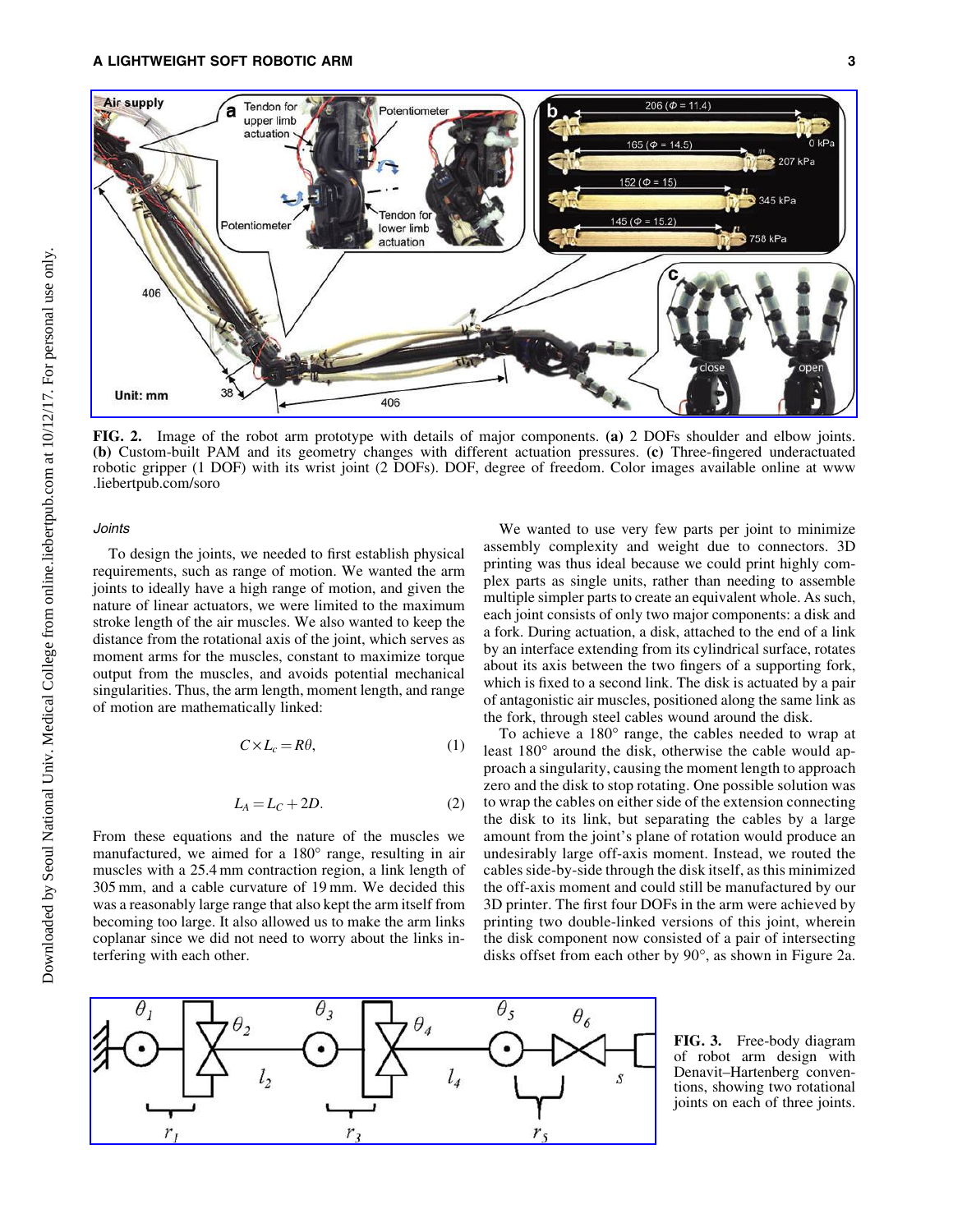Consequently, two DOFs could be achieved with only three major parts.

The joint angles are sensed through a potentiometer mounted to each joint. Each disk features a hexagonal hole about its axis of rotation into which a hexagonal aluminum pin with rounded ends (for smooth rotation about the fork) is inserted, serving as a hinge that rotates relative to the fork but remains fixed relative to the disk. By press-fitting the rotor of a potentiometer into a hole through the axis of the pin and fastening the potentiometer base to a square housing in the fork, we could determine the angle of each joint by bijectively mapping the output voltage from the potentiometer to the angular position of the disk joint relative to the fork.

To further minimize the overall part count, the muscles actuating a disk joint on one end of an arm link are supported by mounts on the fork on the opposite end. This is possible because forks mounted on the same arm link are offset by 90°, allowing for two pairs of air muscles to be positioned along each arm link.

The fifth DOF, near the hand, is done by a single-disk joint and actuated by muscles mounted along the forearm. Position can again be detected using a potentiometer. The sixth and final DOF in the arm, closest to the hand, is a wrist-like twisting joint actuated by a servo.

#### **Actuators**

The arm is actuated by custom-built PAMs, which follow a McKibben-type design wherein an expanding bladder causes a braided mesh sleeve to contract along its axis. Instead of using discrete bladder and mesh components, however, we used a fiberglass-reinforced mesh tube with a layer of stretchable silicone bonded to the inner surface (Silicone Flex Glass; Techflex, Inc.). The muscles were fabricated by inserting a pneumatic plug into one end of the tube and an elbow connector inserted through the tube wall on the other end. These pieces were held in place by metal-reinforced ties. Excess tubing on each end was folded over and tied down to form loops, both of which house a metal split ring onto which a swaged cable was fastened. Figure 2b shows the actuation behavior of our pneumatic muscle with different air pressures. Muscles were used either singularly or in bundles, depending on the loads experienced at each joint.

## Hand

A three-fingered robotic hand was developed and attached to the lower arm, as shown in Figure 2c. Each finger was made of a 3D-printed rigid plastic material covered by soft silicone skin. The actuation of the hand was achieved by a tendon-driven underactuated system. An active tendon, located on the volar side of each finger and connected to a servo motor, induces finger-flexion motion, and an elastic passive tendon on the dorsal side induces finger-extension motion. The fingers also include fiber optic strain sensors for force and tactile sensing. Details on the hand can be found in our previous work.<sup>38</sup>

## Inflatable sleeves

Although the air muscles allow for mechanically compliant actuation, an exposed skeletal structure could still result in high-impact forces if collided with directly, due to its rigidity. Soft sleeves comprised polyurethane sheets fused through an impulse heat sealer (MP-40; Midwest Pacific) into inflatable segments (i.e., air chambers), thus enveloped the structure, as shown in Figure 4. Each sleeve was divided into five segments (Fig. 5) to easily form a segmented toroidal structure around the arm, as shown in Figure 6. The segments were pressurized to  $\sim$  20 kPa through a precision pressure regulator (R-800-30; Airtrol Components, Inc.), providing 3–5 cm of compressible padding.

# Control hardware

For simple actuation, a bank of three-way ON-OFF air valves (MME-31PES; Clippard) were used to direct airflow into and out of the muscles. Each valve, when in the ON state, allows pressurized air to flow into a single air muscle, causing it to inflate. In the OFF state, a spring-return mechanism closes the connection to the inlet and opens the connection from the muscle port to the exhaust, allowing the muscle to deflate. When coupled with air flow reducer valves to lower the flow rate and, hence, the rate of muscle inflation and deflation, this setup allows for position control through a sliding mode (SM) controller.

For faster, more stable, and more precise control, a set of pneumatic proportional valves (MD Pro; Parker) was added to the system in series with the binary valves. Unlike the binary valves, wherein the valve aperture is only either completely open or completely closed, proportional valves can achieve intermediary states as a function of the input voltage, causing the flow rate of air passing through the valve to change accordingly. This allows for the use of a proportional-integral-derivative (PID) controller to control muscle inflation and deflation. Implementing this type of control on a pair of antagonistic muscle pairs permits accurate positioning of an arm joint. A diagram of the configuration of the valves is shown in Figure 7.

The bank of binary valves were controlled through a set of mechanical relays (16 Relay Board), with one relay for each valve. A diode was inserted across the terminals of the binary valves to handle the counter-electromotive force produced by the actuating valve solenoids, which would



FIG. 4. Arm prototype made of rigid skeleton and pneumatic muscles before (*top*) and after (*bottom*) installing inflatable sleeves. Color images available online at www .liebertpub.com/soro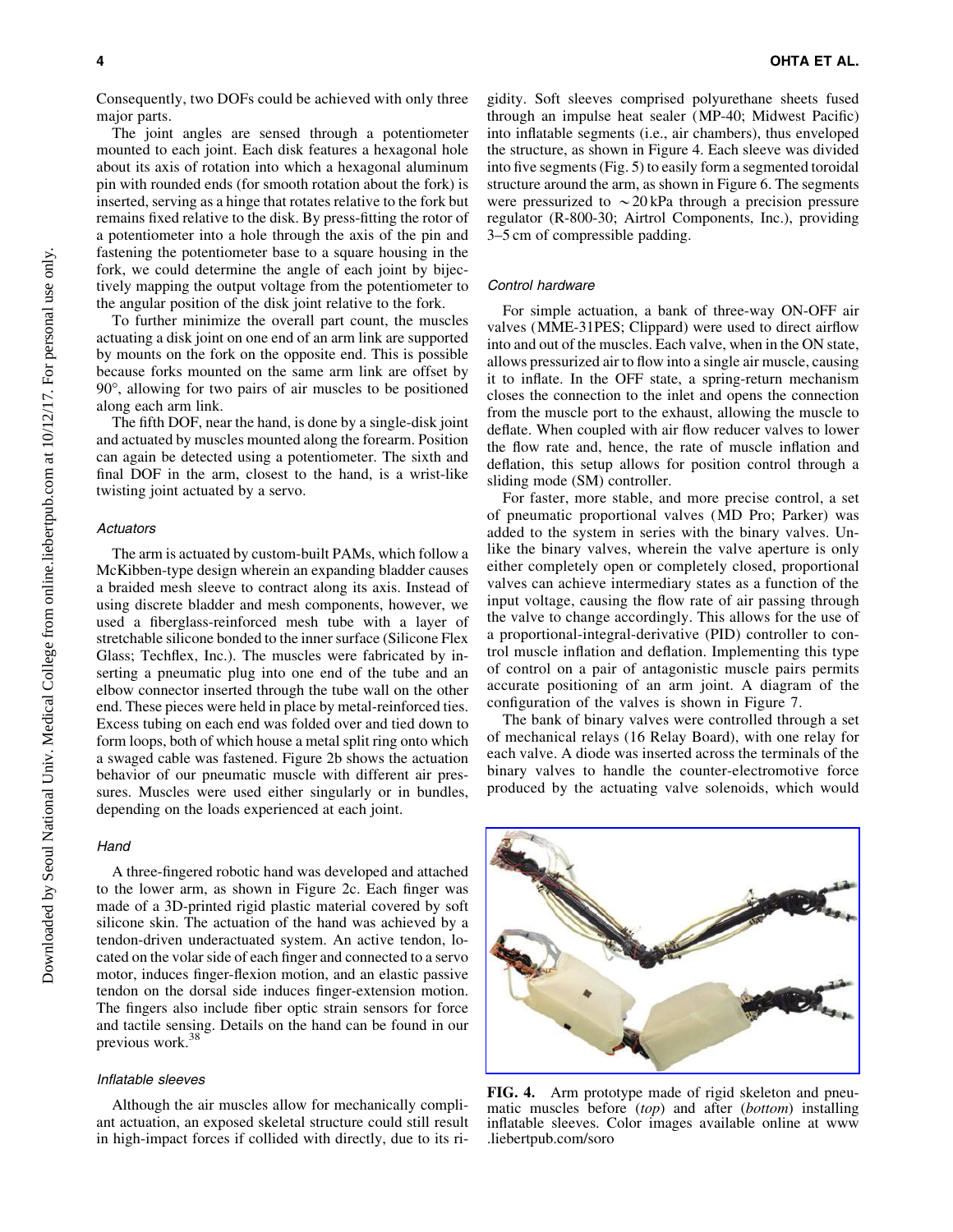

FIG. 5. Inflatable sleeves segmented with multiple air chambers to be easily wrapped around arms: Outside (*left*) and inside with pneumatic tubing (*right*) of sleeves. Color images available online at www.liebertpub.com/soro

otherwise shut down the relay board. The proportional valves were controlled by dual motor drivers (ROB-09457; Sparkfun), wherein each driver controlled the inflating and deflating valves on one side of a joint. All valves were controlled by a microcontroller (Leonardo, Arduino), which accepted position commands and power from a connected computer through a universal serial bus (USB) connection. The microcontroller implemented the feedback controller by sending commands to the relay board through an interintegrated circuit communication bus, and to the motor drivers through pulse-width-modulation (PWM) signals. Feedback was achieved using the potentiometers (COM-09288; Sparkfun) embedded in the joints, where the variable electrical re-



FIG. 6. Inflatable sleeves surrounding skeleton and pneumatic muscles for impact absorption, which help protecting humans interacting with the robot as well as the mechanical and electrical components of the robot. Color images available online at www.liebertpub.com/soro

sistance was read by the microcontroller and converted into a joint angle. The valves and relay board were powered by an 11.5-V power supply, and the microcontroller, motor driver logic circuits, and potentiometers were powered by a 5-V power USB supply from a connected computer.

The wrist and hand servos were powered by the 11.5-V power supply and controlled through PWM signals from the microcontroller.

# Characterization

# **Actuator**

The custom-built PAMs were characterized using a motorized materials test stand (ESM301, Mark-10) and a single-axis load cell (STL-50; AmCells). Figure 8 shows the characterization result of a single muscle for its contraction force and length. During the test, the air pressure was varied from 0 to 758 kPa. At the maximum air pressure, the muscle was able to contract up to  $\sim$  23% (47 mm) of its original length with no load and to generate a pulling force up to 190 N with negligible displacement.

# Sensor

The joint angle sensors (potentiometers) were validated using a digital goniometer (*i*GAGING), as shown in Figure 9. The plot shows the calibration result of a single sensor by measuring voltage outputs when 5-V supply voltage was applied. Four sets of output voltages were recorded every 5° between  $-80^{\circ}$  and  $80^{\circ}$ . The result showed a linear relationship between voltage output and joint angle. The sensitivity was  $\sim$  23 mV/°.

# Workspace Analysis

Using pneumatic muscles as a form of actuation yields many benefits over traditional actuators, such as electromagnetic motors, mainly a far superior power-to-weight ratio<sup>33–35</sup> as well as reduced financial cost. However, the capabilities and control strategies of this class of actuators are poorly understood compared with traditional motors. Even so, the desire for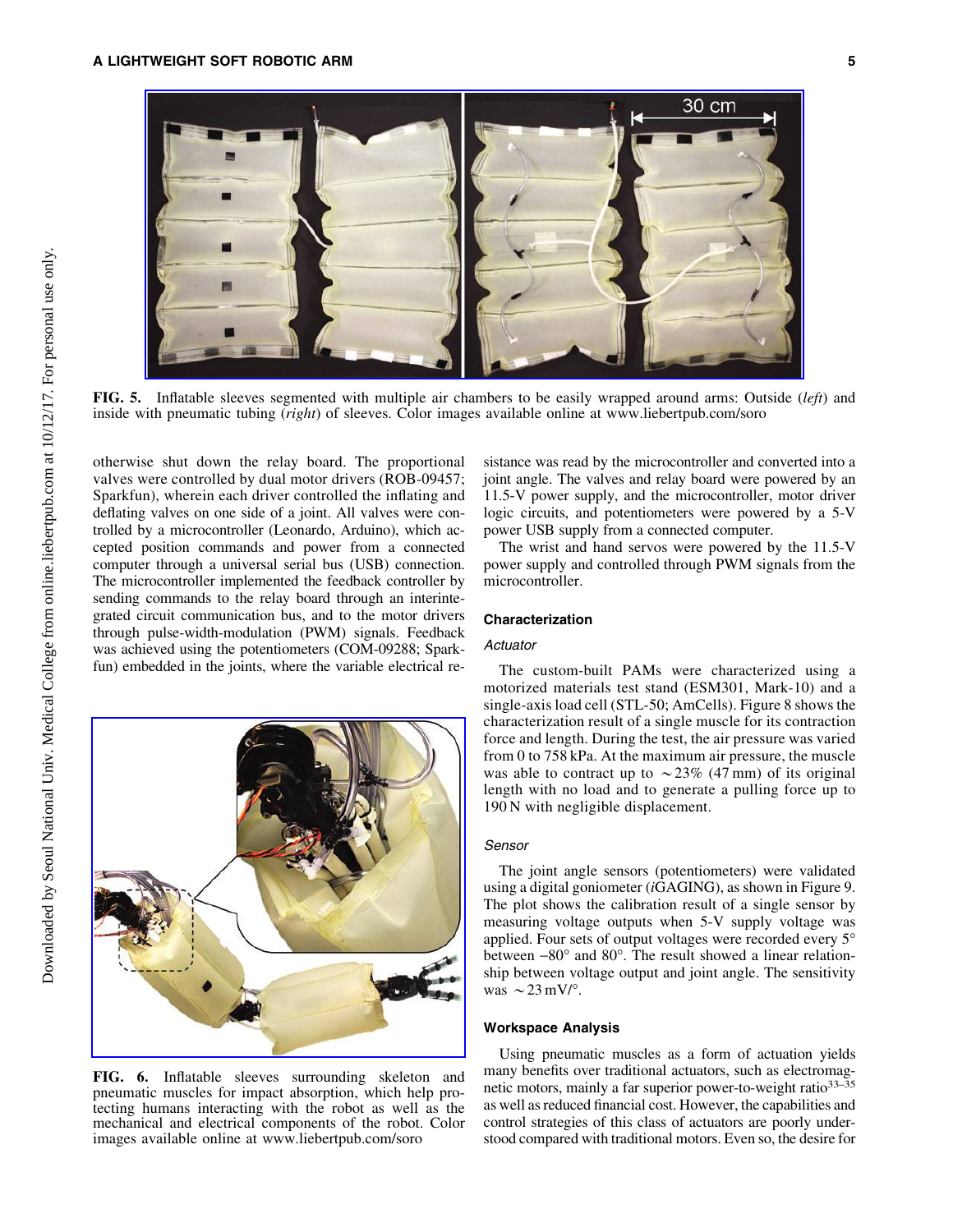

FIG. 7. Muscle behaviors with different valve configurations. (a) Contraction (air injection): V1—ON, V2—OFF. (b) Hold (air is neither injected nor released.): V1—OFF, V2—OFF. (c) Relax (air release): V1—OFF, V2—ON. (d) Proportional valves were inserted between the muscle and the binary valves for proportional control.

low-cost, low-mass, high-precision manipulators is desired, serving as motivation to investigate their use on traditional robotic arms. The objective of this portion of the article is to formulate the kinematics and kinetostatics of the proposed arm design to positively demonstrate the feasibility of using this class of actuators on a traditional robotic arm. As a result, the design, fabrication, analysis of dynamic behaviors, and implementation of control strategies are further investigated and discussed in the subsequent portions of the article.



FIG. 8. Characterization result of custom-built PAM showing the maximum contraction force of 190N and the maximum contraction rate of 23% at 758 kPa. (Although the muscle was able to tolerate higher pressure for higher force, the experiment was stopped at 758 kPa for safety.) Color images available online at www.liebertpub.com/soro



FIG. 9. Joint angle sensor (potentiometer) calibration setup using a digital goniometer (*top*) and results showing a linear relationship between joint angle and voltage output (*bottom*). Color images available online at www.liebertpub.com/soro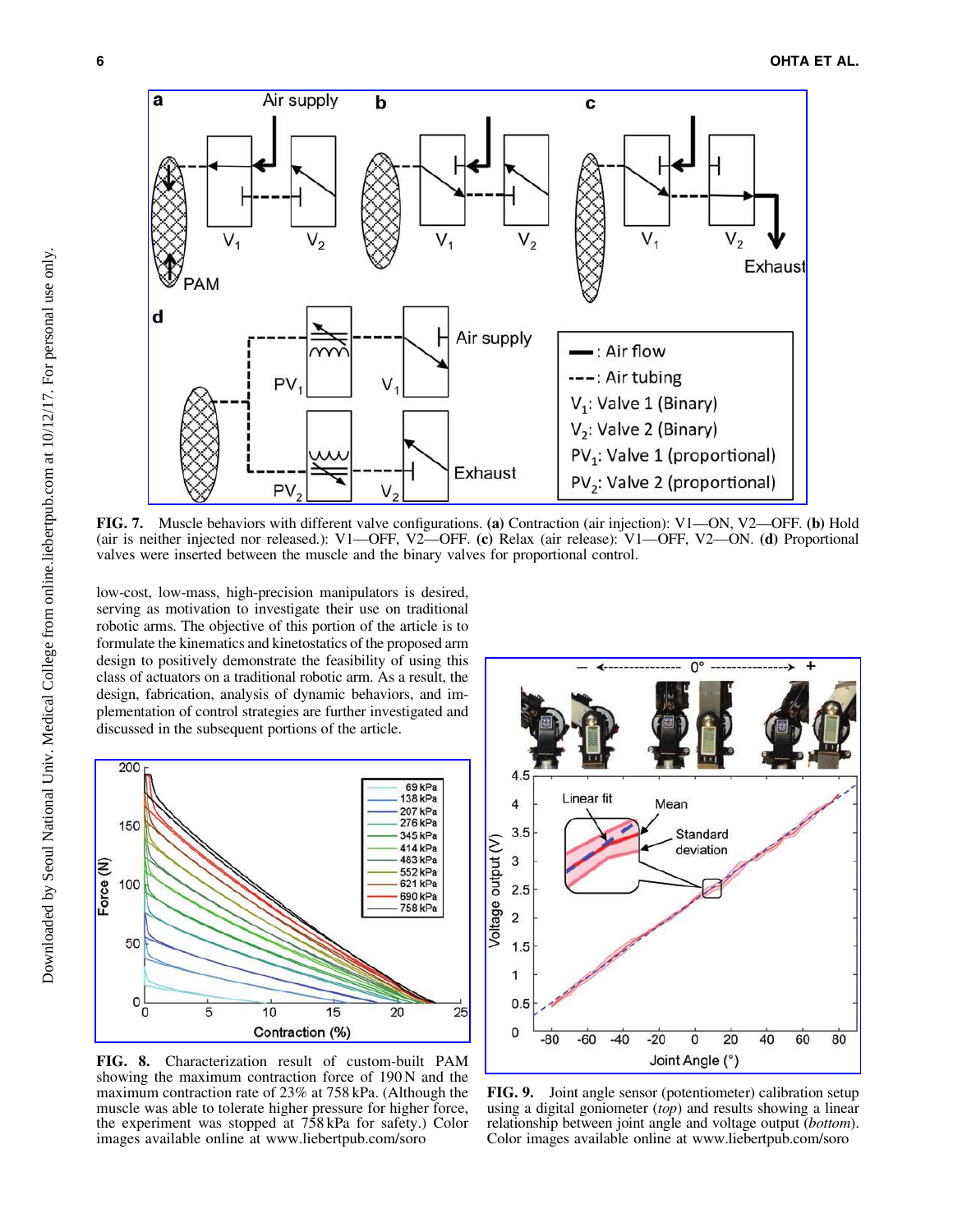# A LIGHTWEIGHT SOFT ROBOTIC ARM 7

#### Kinematic representation

The robotic arm (manipulator), represented in Figure 10a, can be kinematically defined by its DH parameters, given in Table 1; the number of muscles actuating each joint, *n*, is also included in the table for convenience.

From the DH parameters we can explicitly express the kinematic mapping,  $\hat{T}_i^{i+1}$ , between joints as transformations on homogeneous six vectors,  $\xi$ <sub>*i*</sub> (i.e., screw displacements or twists):

$$
\xi_i(\theta_i) = [0 \ 0 \ \theta_i \ | \ 0 \ 0 \ 0]^T \qquad \in se(3),
$$
 (3)

$$
T_i^{i+1}(\xi_i) = \begin{bmatrix} \mathbf{R}_i^{i+1} & \mathbf{t}_i^{i+1} \\ 0_{1\times 3} & 1 \end{bmatrix} \qquad \in SE(3), \tag{4}
$$

$$
\mathbf{R}_{i}^{i+1} = \begin{bmatrix} c_{\theta_{i}} & -s_{\theta_{i}}c_{\alpha_{i}} & s_{\theta_{i}}s_{\alpha_{i}} \\ s_{\theta_{i}} & c_{\theta_{i}}c_{\alpha_{i}} & -c_{\theta_{i}}s_{\alpha_{i}} \\ 0 & s_{\alpha_{i}} & c_{\alpha_{i}} \end{bmatrix} \in SO(3),
$$
 (5)

$$
\mathbf{t}_{i}^{i+1} = [a_n c_{\theta_i} \quad a_n s_{\theta_i} \quad d_i]^T \qquad \in \mathbb{R}^3. \tag{6}
$$

It is worth to note that the rotation matrix,  $\mathbf{R}_{i}^{i+1}$ , relating adjacent joints simply defines the principle coordinate axes for the new coordinate frame relative to the subsequent coordinate frame. Similarly, the translation vector,  $\mathbf{t}^{i+1}_{i}$ , *locates* the new coordinate frame relative to the subsequent coordinate frame:

$$
\mathbf{R}_{i}^{i+1} = \left[ \hat{X}_{i}^{i+1} \hat{Y}_{i}^{i+1} \hat{Z}_{i}^{i+1} \right],\tag{7}
$$

$$
\mathbf{t}_{i}^{i+1} = \begin{bmatrix} x_{i}^{i+1} & y_{i}^{i+1} & z_{i}^{i+1} \end{bmatrix}^{T}.
$$
 (8)

We can compute the kinematic mapping between any two joints relative to one another using the following relationships:

$$
T_i^j = T_i^{i+1} T_{i+1}^{i+2} \cdots T_{j-1}^j,
$$
\n(9)

$$
T_i^j = \begin{cases} I_4 & \text{if } i = j \\ \left(T_j^i\right)^{-1} & \text{if } j > i \end{cases} \tag{10}
$$

We can apply domain constraints to the joint angles in correspondence with their physical joint limits:

$$
\boldsymbol{\theta} := \left\{ \theta_i | \theta_i \in \left[ -\frac{\pi}{2}, \frac{\pi}{2} \right] \forall i \in [1, 2, \cdots, 5] \right\}.
$$
 (11)

We can then construct the maximum reachable workspace,  $WS_m$ , of the manipulator with constrained joint limits. This is achieved by densely sampling manipulator poses from the joint angle domain space, and then computing the alphashape boundary of the resulting set of end-effector positions. The result is shown in Figure 10b for a sample size of 10,000 poses:

$$
\partial \mathcal{WS}_m = \alpha - Shape\left(\left\{t_1^5 \middle| \forall \theta_i \in \left[-\frac{\pi}{2}, \frac{\pi}{2}\right]\right\}\right). \tag{12}
$$



FIG. 10. Workspace analysis results. (a) Sample possible poses of the robotic arm. (b) Reachable workspace boundary with joint limits based on kinematic representation. (c) Reachable workspaces for various payloads based on kinetostatic analysis. Color images available online at www.liebertpub.com/ soro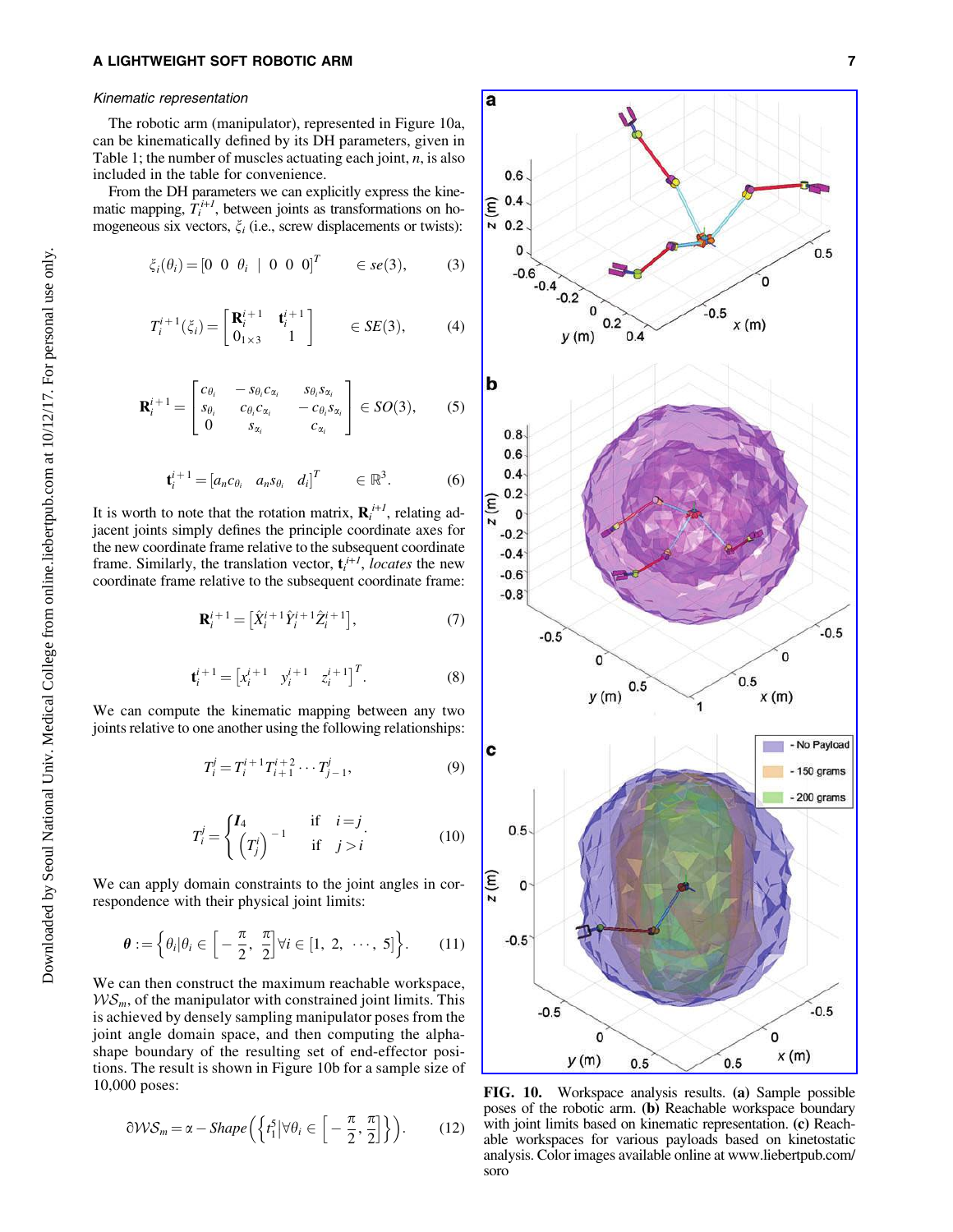| Link | $a$ (cm) | $\alpha$ (rad) | $d$ (cm) |                       | n |
|------|----------|----------------|----------|-----------------------|---|
|      | 3.8      | $\pi/2$        |          |                       |   |
| 2    | 40.6     | $-\pi/2$       |          | $\theta$ <sub>2</sub> |   |
| 3    | 3.8      | $\pi/2$        |          | $\theta$              |   |
| 4    | 40.6     | $-\pi/2$       |          | $\theta_4$            | 2 |
| 5    | 8.9      |                |          | H.                    |   |

Table 1. Denavit–Hartenberg Parameters

#### Kinetostatics

These data in Figure 8 were used to bijectively map the muscle contraction to the maximum muscle force (this analysis uses the results for a working pressure of 760 kPa):

$$
f_{max}(C): \ \mathbb{R} \to \mathbb{R}.\tag{13}
$$

Each joint has an identical radius, *r*, that the muscle tendons act on. For any manipulator pose defined by  $\theta$  we can compute the change in muscle length as:

$$
\Delta l := \{ \Delta l_1, \ \Delta l_2, \ \cdots, \Delta l_5 \} = \{ r \theta_i | \forall \theta_i \in \boldsymbol{\theta} \}. \tag{14}
$$

Given a constant starting muscle length,  $l_0$ , the relative change in muscle length is given as:

$$
C_i = \frac{\Delta l_i}{l_0} C := \{C_1, C_2, \cdots, C_5\}
$$
 (15)

Using the relationship between muscle contraction and maximum applied force given in Equation (13), and the number of muscles actuating each joint,  $n = \{n_1, n_2, ..., n_5\}$ , given in Table 1, we can reformulate the mapping to be a function of the joint angle and as a result construct the set of maximum forces that can be applied at each joint for a given pose:

$$
f_{max}(\theta): \mathbb{R} \to \mathbb{R}
$$
  
\n
$$
f_{max}(\theta): \mathbb{R}^{5} \to \mathbb{R}^{5}
$$
  
\n
$$
f_{max}(\theta) = \frac{b}{r} \times \{f_{max}(C) \circ n\}
$$
\n(16)

where  $\times$  and  $\circ$  are the Cartesian product and Hadamard product operators, respectively.

Finally, using the relationship between torque about an axis and a force applied to that axis through an orthogonal lever,  $\tau = r \times f = rf$ , we can express the ordered set of maximum allowable joint torques for a given pose defined by  $\theta$ :

$$
\tau_{max}(\boldsymbol{\theta}) : \mathbb{R}^5 \to \mathbb{R}^5
$$
\n
$$
\tau_{max}(\boldsymbol{\theta}) = r \times f_{max}(\boldsymbol{\theta}) = l_0 \times f_{max}(C) \circ n. \tag{17}
$$

Static joint loads. For any given kinematic mapping, the corresponding Jacobian is computed through outer product partial differentiation with respect to the joint angles:

$$
{}_{i}^{j}J = \begin{bmatrix} \frac{\partial t_{i}^{j}}{\partial \theta_{i}^{j}} \\ Z_{i}^{j} \end{bmatrix} \in \mathbb{R}^{6 \times (j-i+1)},
$$
 (18)

$$
\mathbf{Z}_i^j := \begin{bmatrix} \hat{Z}_i^i & \hat{Z}_i^{i+1} & \cdots & \hat{Z}_i^j \end{bmatrix} \in \mathbb{R}^{3 \times (j-i+1)}.
$$
 (19)

By the principal of virtual work, the joint torques on a serial manipulator are given by:

$$
\tau_i^j = i J^T w_i,\tag{20}
$$

where  $w_i$  is the wrench induced on joint  $i$  due to the mass of link *i* acting through its center-of-mass in the direction of the this *i* acting unough its center-or-mass in the direction of the gravity vector,  $f_i = m_i \vec{g}$ . The joint torques for a given pose are given by:

$$
\tau_b(\theta) = \frac{5}{1} J^T w_{payload} + \sum_{i=1}^{5} \frac{j}{i} J^T w_i \in \mathbb{R}^5,
$$
 (21)

$$
\tau_b(\theta) := \begin{bmatrix} \tau_{b,1} & \tau_{b,2} & \cdots & \tau_{b,5} \end{bmatrix}^T,\tag{22}
$$

where *wpayload* is the external wrench acting on the endeffector by some payload.

Static reachable workspace. We now know the joint torques for any pose (and any end-effector payload) given by Equation (21), as well as the maximum allowable torques for any pose given by Equation (17). So for the set of poses, we can find the subsets of poses that satisfy the maximum joint torque constraints, effectively producing static load reachable workspaces.

The set of feasible poses for a given payload is:

$$
\boldsymbol{\theta}^*\big(w_{payload}\big) = \{\boldsymbol{\theta} | \tau_{b,i} \leq \tau_{max,i} \forall i \in [1,5] \}.
$$
 (23)

A static workspace, WS*<sup>s</sup>* , is the set of reachable positions described by the set of feasible poses. This is equivalent to the set of end-effector positions for each pose in the set of feasible poses:

$$
\mathcal{WS}_{payload}^s = \mathbf{t}_1^5 \left( \theta_{payload}^* \right). \tag{24}
$$

Taking the alpha-shape of WS*<sup>s</sup>* produces the boundary of the static workspace, which can be easily visualized. The results for several payloads are shown in Figure 10c.

The static reachable workspaces for small payloads, although certainly not equivalent to  $\mathcal{WS}_m$ , seem to be useable. We can conclude that this type of manipulator is worth investigating further for low payload tasks such as pick-andplace of small parts or personal assistance, such as cooking and administering medication.

#### Control

# **Simulation**

Based on the result shown in Figure 8, the contraction force  $F$  can be fitted to a function of input air pressure  $(p)$  and contraction  $(\Delta l)$  as

$$
F = 1.14 + 1.87p - 1.90\Delta l - 0.08p\Delta l + 0.08\Delta l^2. \tag{25}
$$

For control simulation, the following assumptions were used for modeling the behavior of the pneumatic muscle:

- Fibers in the muscle are inextensible.
- Coulomb friction in the muscle is negligible, resulting in no hysteresis.
- No explicit time dependence is considered.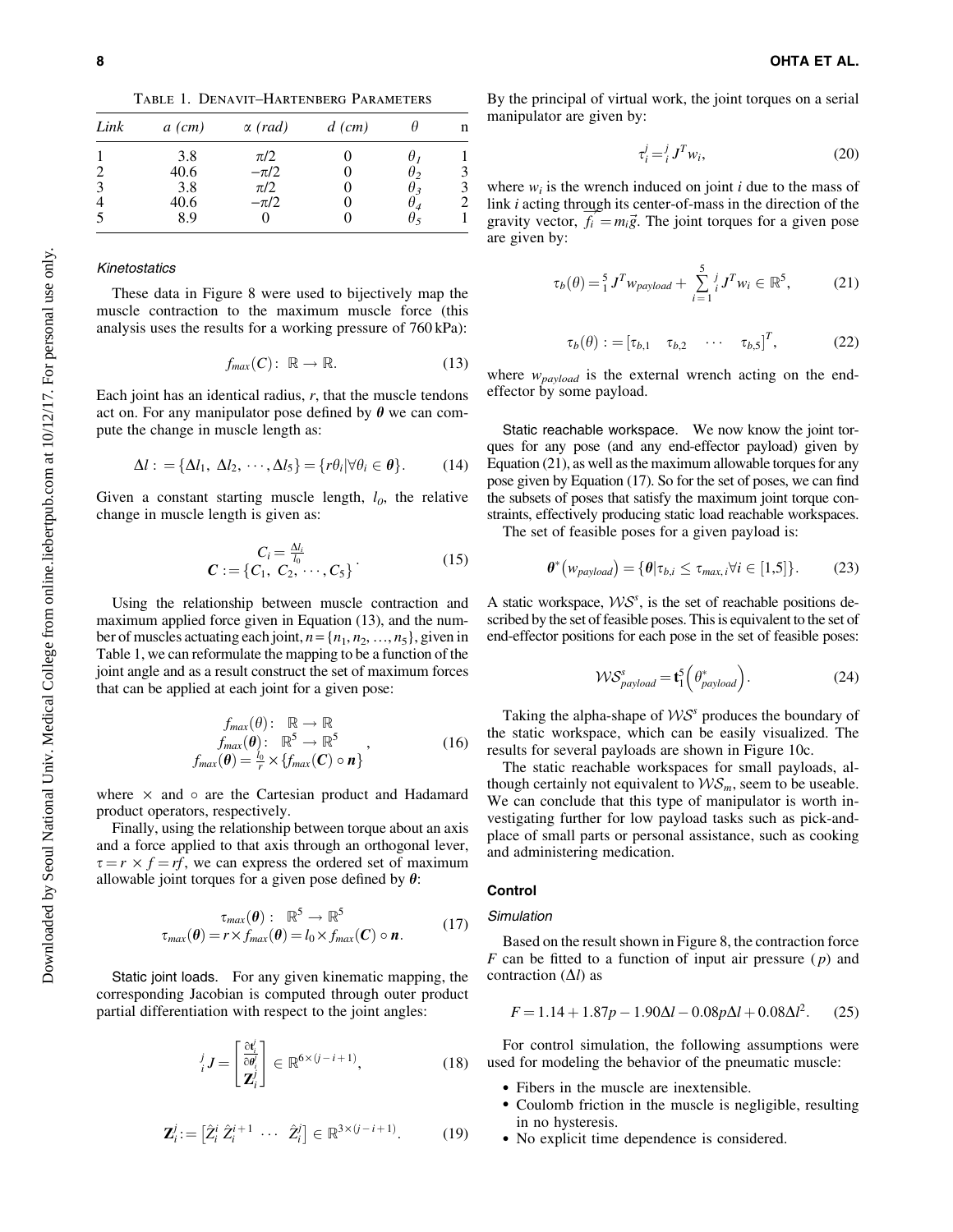#### A LIGHTWEIGHT SOFT ROBOTIC ARM 9

The following assumptions were also used, simulating the mechanical system of the arm:

- The arm structure is rigid.
- The mass and the inertia of the pneumatic muscles are negligible.
- The reflected inertia by the muscles to the joints is negligible.
- Viscous friction is the only source of friction and assumed to be linear with respect to joint velocity.
- The muscle length is strictly and antagonistically coupled to the angle of its corresponding joint.

Based on the mentioned assumptions, simulation of the dynamic system of the arm was conducted. Two approaches were used to test the dynamics: an Euler method approach through MATLAB and a Runge–Kutta integrator in the ODE-45 solver through Simulink.

In the first approach, the screw theory was used to derive the Euler–Lagrange equations of motion of the five DOFs arm shown in Equation (26). Both methods used the same equations of motion.

$$
M(\theta)\ddot{\theta} + C(\theta, \dot{\theta})\dot{\theta} + G(\theta) + F(\dot{\theta}) = \tau, \qquad (26)
$$

$$
F = sign(P)(1.14 + 1.87|P| - 1.90L - 0.81|P|L + 0.08L^{2}),
$$
\n(27)

where  $\theta$  and  $\dot{\theta}$  are the actual angle and the angular velocity of the system, respectively. *M* is the mass tensor matrix, *C* is the centripetal Coriolis matrix, *G* is the gravity vector, *F* is the viscous friction vector, and  $\tau$  is the torque applied to the system.

We tested three different controllers in simulation: PID, SM, and robust integral of the sign of the error (RISE). We were interested in the stability and tracking properties of the system. Theoretically, using Lyapunov analysis in the dynamics of Equation (26) and without considering feedback linearization of the torque input, the PID controller is locally stable/tracking, SM is globally exponentially stable/tracking, and RISE is semiglobal asymptotically stable/tracking.<sup>39</sup> The assumption for SM is that the actuator used provides infinite frequency, which in practice is impossible. Hence, SM will always yield a uniformly ultimately bounded (UUB) result instead of global exponential tracking. The RISE controller is basically a PID controller combined with some robustness properties of SM, without the disadvantage of the intrinsic discontinuity of SM. To solve this problem, the integral of the SM term is used.

For the simulation we used two metrics. The first one was a tracking metric for which step responses at different angles were tested. The second was the tracking of a sinusoid.

When comparing the step responses of the PID, RISE, and SM controllers in Figure 11a, c, and e, respectively, it can be observed that the response of the PID and the RISE controllers resembles each other. This is because both have a similar structure. Not a big difference can be observed in this metric, except for oscillations possibly due to the effects of the sign function at angles wherein the actuation bandwidth is limited. The SM step shows a higher rise time and virtually no overshoot. The cause of this is the infinite actuator frequency assumption of SM. Owing to the quasi-static nature of our muscle model, the simulation yields an UUB result as expected. The transient exponential convergence and the chatter at steady state are evidence of this.

When comparing the sinusoid tracking behavior of the PID, RISE, and SM controllers in Figure 11b, d, and f, respectively, it can be observed that the PID response and the RISE response again resemble each other. However, this time, the PID controller does not reach the peaks of the sinusoid, whereas RISE does. We introduced a time delay to the SM simulator to compensate for the high frequency characteristic of our muscle model. This time, since the result remained so close to the region of convergence, the undesired effects of a UUB result were evident.

An underlying assumption of SM is infinite frequency of the actuators. An underlying assumption of the PID controller is infinite gain. RISE has both assumptions, but the integral of the sign of the error was given significantly less gain than the rest of the controller. Therefore, the infinite gain assumption dominates the application of the controller in this system. In simulation, it is shown that SM has better performance than PID and RISE. This is because the high frequency assumption was more idealized in simulation than the high-gain assumption. For PID, we initially select gains taking the physical actuation limitation into account. We use the Ziegler–Nichols methodology and then fine-tune it to our particular case. Hence, degraded performance due to gain is accounted for. However, for SM, although a delay was introduced in the controller, it did not account for certain lags in the physical system, which would include characterization of PWM, internal dynamics of the valves, and head loss. These losses are more coupled with the frequency of the system rather than the gain.

## **Experiments**

To understand how the system behaves, we needed to implement controllers to observe its behavior and determine what level of accuracy is achievable with the system. As such, our initial tests involved implementing two different controllers: SM and PID. For both controllers, we commanded one of the arm joints to move to various positions, with the angular displacement being sent from the microcontroller to the connected computer over a USB-serial connection. The data were time stamped and recorded on the computer using RealTerm, a serial terminal program.

In our experiments, a controller that combines the SM and PID controllers was developed, resulting in a fast overall response time, relatively high damping, and low steady-state error. Over large distances (defined by states in which the combined results of the proportional and derivative gains result in a voltage more than the threshold proportional valve voltage), a PID controller is utilized until the distance to the target is small (when the combined effects of the proportional and derivative gains are less than the threshold voltage), where a SM controller with a low gain is used instead. The SM controller produces a voltage slightly more than the threshold voltage, resulting in minimal flow through the proportional valves. In addition, the SM controller does not operate continuously, but instead pulses the proportional valves at a 33% duty cycle as though they were binary valves, further reducing the effective flow rate.

The combined effects of these elements allow the controller to converge to its target significantly faster than either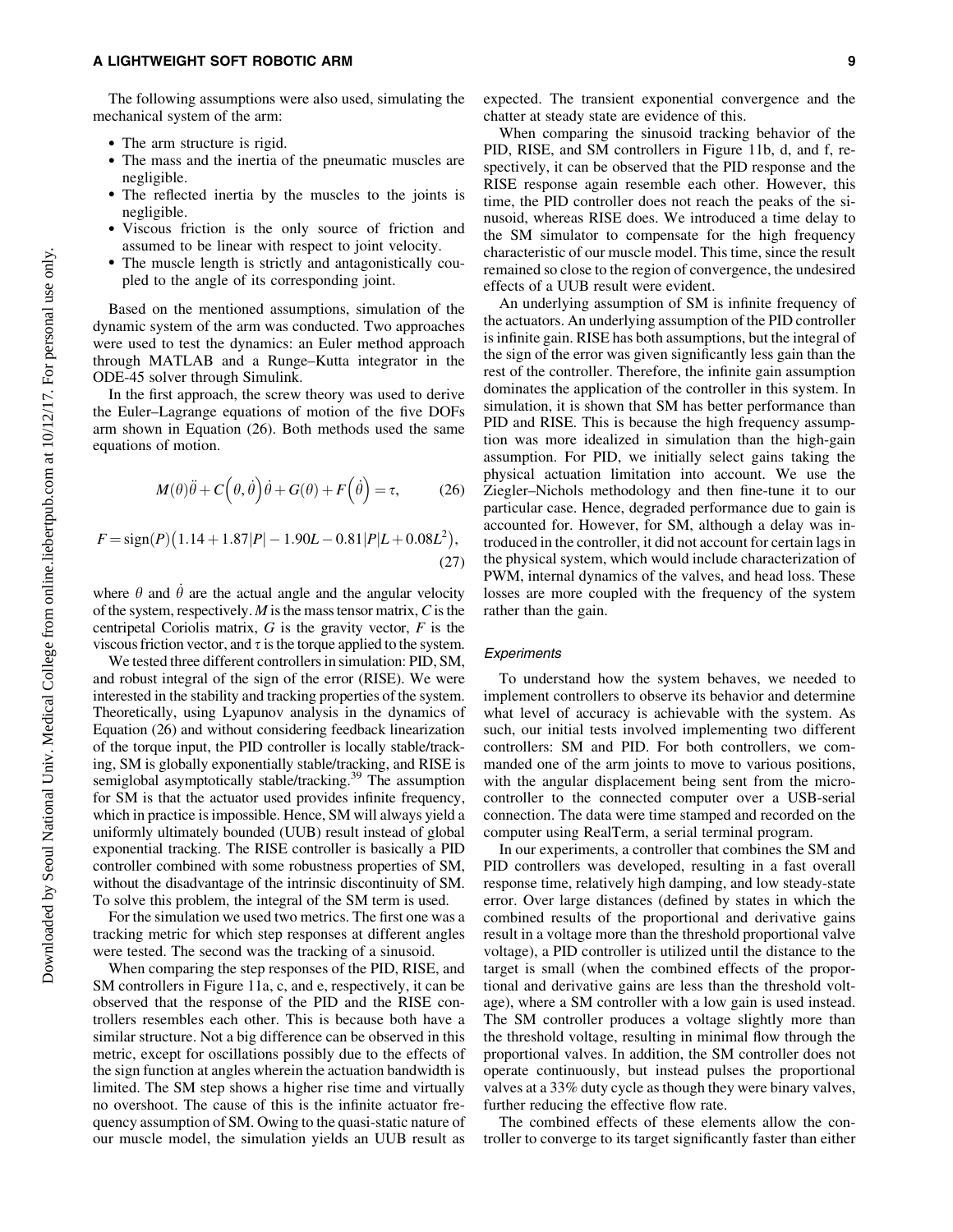

FIG. 11. Simulation results of feedback control. (a) PID multistep response. (b) PID sinusoidal response. (c) RISE multistep response. (d) RISE sinusoidal response. (e) SM multistep response. (f) SM sinusoidal response. PID, proportionalintegral-derivative; RISE, robust integral of the sign of the error; SM, sliding mode. Color images available online at www .liebertpub.com/soro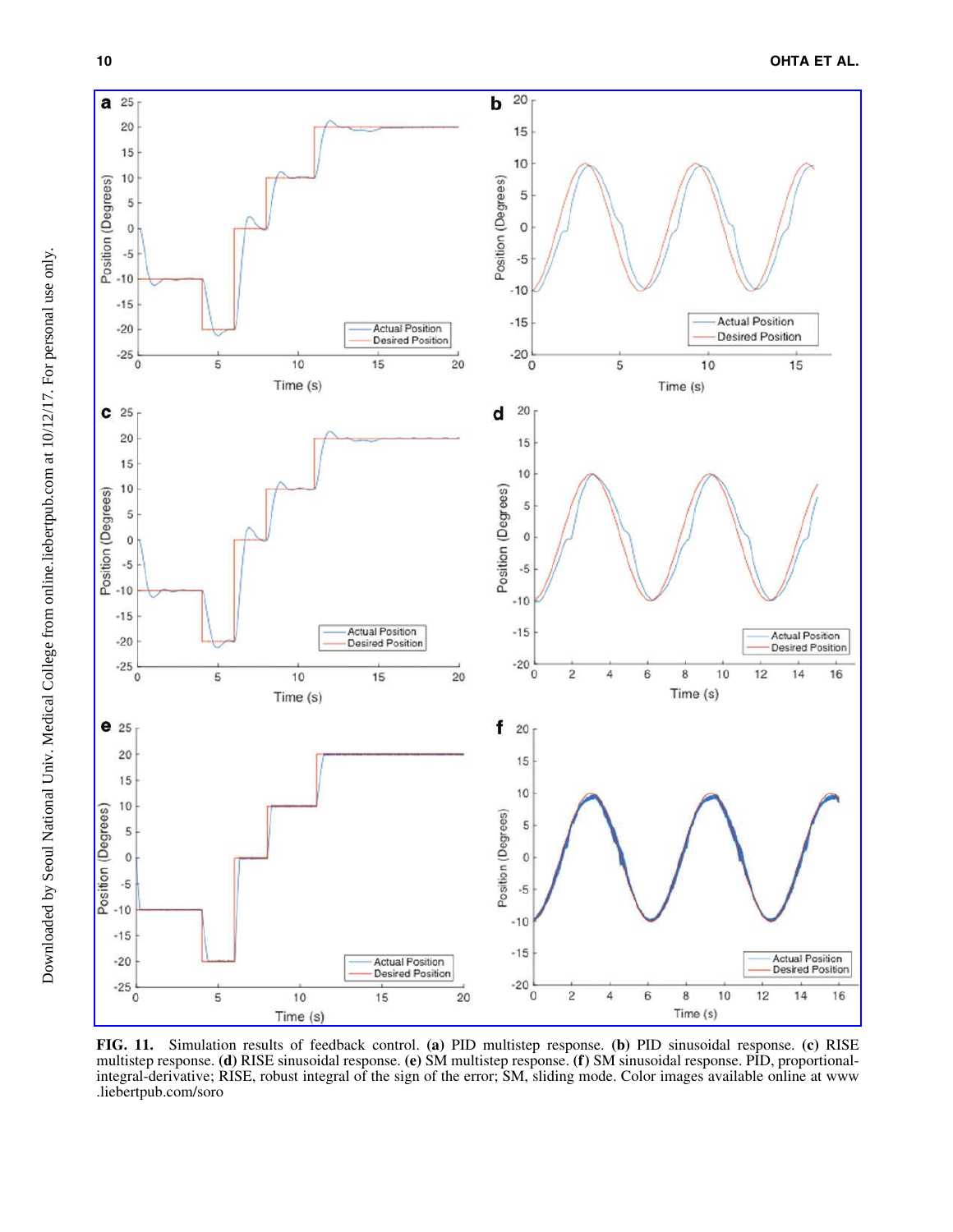

FIG. 12. Experimental results of PID-SM combined control showing fast overall response time, relatively high damping, and low steady-steady error. (a) Multistep response. (b) Sinusoidal response. Color images available online at www.liebertpub.com/soro

the PID or SM controllers alone and with reduced oscillations. Moreover, the pulsed SM reliably corrects steady-state error without hunting and often with little or no overshoot. Figure 12 shows the results of control experiments under no load using this third controller.

## Conclusion and Future Work

In combining elements of rigid and soft robotics, as well as designing lightweight joints with low part counts, the robotic arm addresses many of the drawbacks of rigid and soft systems. Although heavier than purely soft systems, it is still lightweight for its size (117 cm long and weighing 1.2 kg), mechanically compliant through the use of pneumatic air muscles and inflatable padding, and accurate by confining structural deformations to discrete joints, where they can be easily and reliably detected.

The arm still has a few drawbacks. In its current configuration, it has a relatively low maximum force output, the controllers exhibit pseudo-underdamped behaviors, and although the arm as a whole is compliant and the padding covers most of the internal structure, some rigid components remain exposed. These are all solvable with our current system, and will be addressed in future work. For example, with a more refined controller and by using more powerful air muscles (which are currently under development), the arm can be improved in terms of strength, speed, and accuracy. Adding another DOF to the arm would also improve its ability to perform human-like motions, such as pouring water from a bottle, and extending our control over passive tendons in the hand through the use of shape memory alloys would allow for variable elasticity. Once these improvements are implemented, the arm may possess all of the practical qualities necessary for a domestic environment.

Although the controllability of the arm was shown both in simulations and in experiments, it was based on a single joint control. To prove the overall efficacy and practicality of the proposed system, more thorough experiments need to be done with multijoint control for various positions in a system level. In addition, force control with dynamic motions should be investigated by equipping the arm with multiaxis force– torque sensors in the future.

Another area of future work is control of inflatable sleeves with embedded soft sensors. The embedded sensors will not only be able to measure the level of air pressures but also detect external contacts. Then, actively controlling the air pressure of the sleeves depending on situations will be possible, which will make the robot more autonomous and interactive with environments.

#### Acknowledgments

This work was supported, in part, by National Aeronautics and Science Administration (NASA) under Small Business Innovation Research (SBIR) Contract NNX14CJ39P and, in part, by Technology Innovation Program (No. 2017-10069072) funded by the Ministry of Trade, Industry & Energy (MOTIE), Korea, whose support is greatly appreciated.

## Author Disclosure Statement

No competing financial interests exist.

# **References**

- 1. Prassler E, Ritter A, Schaeffer C, Fiorini P. A short history of cleaning robots. [Auton Rob](http://online.liebertpub.com/action/showLinks?doi=10.1089%2Fsoro.2017.0044&crossref=10.1023%2FA%3A1008974515925&citationId=p_18) 2000;9:211–226.
- 2. Burgard W, Cremers AD, Fox D, Hähnel D, Lakemeyer G, Schulz D, *et al.* Experiences with an interactive museum tour-guide robot. [Artif Intell](http://online.liebertpub.com/action/showLinks?doi=10.1089%2Fsoro.2017.0044&crossref=10.1016%2FS0004-3702%2899%2900070-3&citationId=p_19) 1999;114:3–55.
- 3. Diallo AD, Gobee S, Durairajah V. Autonomous tour guide robot using embedded system control. [Procedia Comput Sci](http://online.liebertpub.com/action/showLinks?doi=10.1089%2Fsoro.2017.0044&crossref=10.1016%2Fj.procs.2015.12.302&citationId=p_20) 2015;76:126–133.
- 4. Intelligent Unmanned Ground Vehicles: Autonomous Navigation Research at Carnegie Mellon. Hebert MH, Thorpe CE, Stentz A. (Eds). New York, NY: Springer Science+- Business Media, 1997.
- 5. Berger C, Rumpe B. Autonomous driving -5 years after the Urban Challenge: the anticipatory vehicle as a cyber-physical system. In: Proceedings IEEE/ACM International Conference on Automated Software Engineering (ASE2012), Essen, Germany, September 2012, pp. 789–798.
- 6. Bicchi A, Tonietti G. Fast and ''soft-arm'' tactics. [IEEE](http://online.liebertpub.com/action/showLinks?doi=10.1089%2Fsoro.2017.0044&crossref=10.1109%2FMRA.2004.1310939&citationId=p_23) [Robot Autom Mag](http://online.liebertpub.com/action/showLinks?doi=10.1089%2Fsoro.2017.0044&crossref=10.1109%2FMRA.2004.1310939&citationId=p_23) 2004;11:22–33.